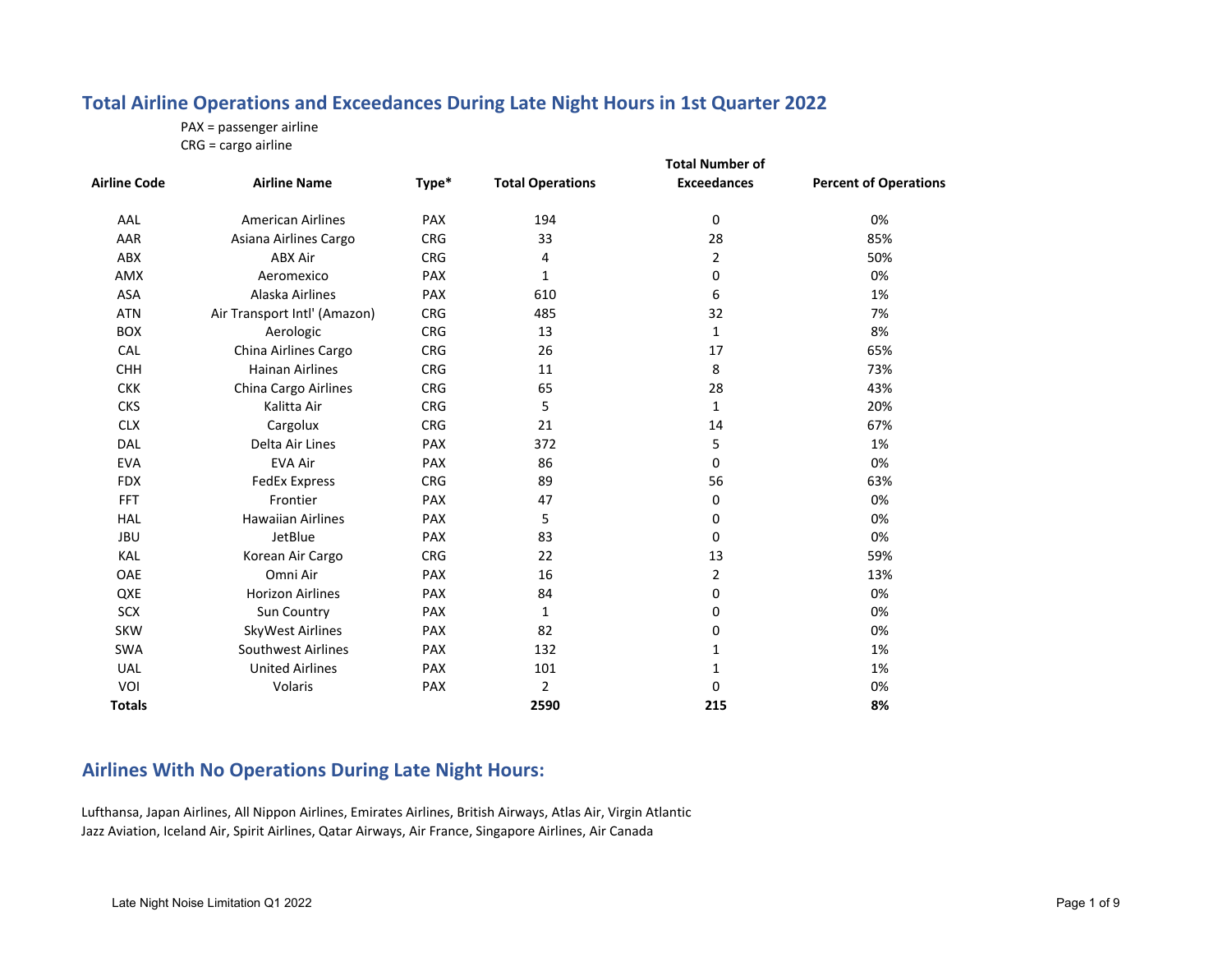# **Aircraft Departures Exceeding 91 dB SEL at Noise Monitor 12**

| <b>Noise Monitor</b> | Date/Time        | Airline                | <b>Flight Number</b> | <b>Aircraft Type</b> | <b>SEL Noise Level</b> |
|----------------------|------------------|------------------------|----------------------|----------------------|------------------------|
| SEA12                | 02/13/2022 00:19 | Cargolux               | CLX38F               | B744                 | 96.942                 |
| SEA12                | 02/22/2022 03:11 | Cargolux               | CLX46U               | B748                 | 91.57                  |
| SEA12                | 03/25/2022 00:19 | <b>United Airlines</b> | <b>UAL2497</b>       | B739                 | 91.141                 |
| SEA12                | 03/25/2022 00:33 | China Airlines Cargo   | CAL5235              | B744                 | 99.387                 |

## **Aircraft Departures Exceeding 91 dB SEL at Noise Monitor 19**

| <b>Noise Monitor</b> | Date/Time        | <b>Airline</b>         | <b>Flight Number</b> | <b>Aircraft Type</b> | <b>SEL Noise Level</b> |
|----------------------|------------------|------------------------|----------------------|----------------------|------------------------|
| <b>SEA19</b>         | 01/01/2022 04:42 | Asiana Cargo           | AAR241               | B744                 | 93.983                 |
| <b>SEA19</b>         | 01/04/2022 03:28 | China Airlines Cargo   | CAL5241              | B744                 | 94.546                 |
| <b>SEA19</b>         | 01/05/2022 00:05 | <b>FedEx Express</b>   | <b>FDX568</b>        | MD11                 | 92.171                 |
| <b>SEA19</b>         | 01/06/2022 02:09 | Asiana Cargo           | AAR241               | B744                 | 94.79                  |
| <b>SEA19</b>         | 01/08/2022 04:03 | Asiana Cargo           | AAR241               | B744                 | 97.9                   |
| <b>SEA19</b>         | 01/09/2022 01:34 | Cargolux               | CLX38F               | B744                 | 92.466                 |
| <b>SEA19</b>         | 01/11/2022 01:34 | China Airlines Cargo   | CAL5241              | B744                 | 93.778                 |
| <b>SEA19</b>         | 01/12/2022 00:51 | Asiana Cargo           | AAR243               | B744                 | 96.109                 |
| <b>SEA19</b>         | 01/13/2022 04:10 | Cargolux               | CLX38B               | B744                 | 91.895                 |
| <b>SEA19</b>         | 01/21/2022 00:50 | <b>Hainan Airlines</b> | <b>CHH446</b>        | A333                 | 93.368                 |
| <b>SEA19</b>         | 01/21/2022 02:12 | China Airlines Cargo   | CAL5171              | B744                 | 98.214                 |
| <b>SEA19</b>         | 01/23/2022 00:25 | Cargolux               | CLX38F               | B748                 | 92.993                 |
| <b>SEA19</b>         | 01/27/2022 00:48 | Asiana Cargo           | AAR241               | B744                 | 93.591                 |
| <b>SEA19</b>         | 01/27/2022 04:25 | China Airlines Cargo   | <b>CAL5235</b>       | B744                 | 95.522                 |
| <b>SEA19</b>         | 01/29/2022 01:00 | Asiana Cargo           | AAR241               | B744                 | 95.701                 |
| <b>SEA19</b>         | 01/29/2022 01:10 | China Airlines Cargo   | <b>CAL5235</b>       | B744                 | 95.362                 |
| <b>SEA19</b>         | 02/02/2022 00:08 | Hainan Airlines        | <b>CHH446</b>        | A333                 | 92.776                 |
| <b>SEA19</b>         | 02/03/2022 00:50 | Cargolux               | CLX38B               | B748                 | 93.174                 |
| <b>SEA19</b>         | 02/05/2022 01:00 | China Airlines Cargo   | CAL5171              | B744                 | 96.527                 |
| <b>SEA19</b>         | 02/05/2022 04:10 | Asiana Cargo           | AAR241               | B744                 | 94.595                 |
| <b>SEA19</b>         | 02/06/2022 00:37 | Cargolux               | CLX38F               | B748                 | 94.601                 |
| <b>SEA19</b>         | 02/07/2022 04:23 | China Airlines Cargo   | <b>CAL5235</b>       | B744                 | 96.427                 |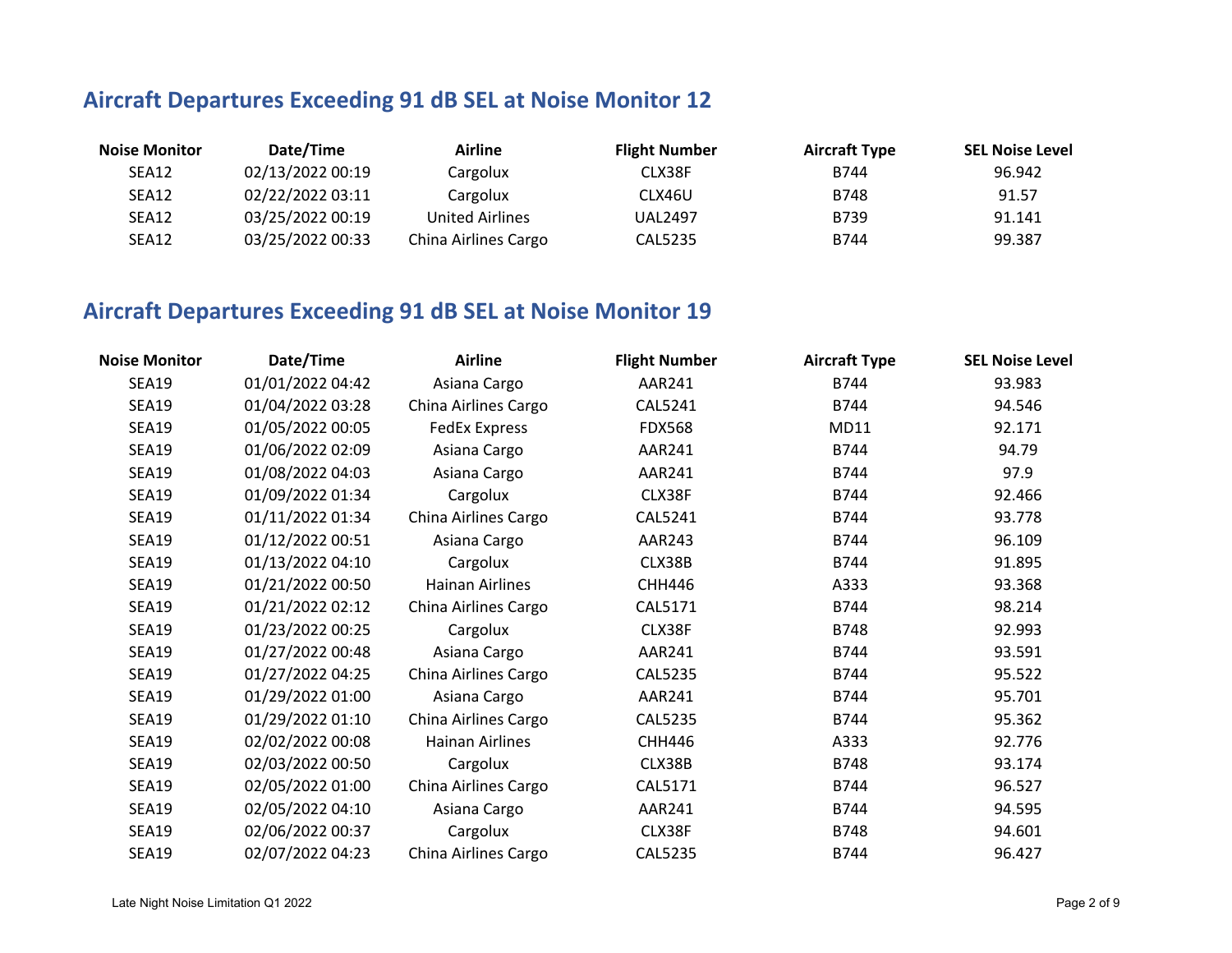# **Aircraft Departures Exceeding 91 dB SEL at Noise Monitor 19**

| <b>Noise Monitor</b> | Date/Time        | <b>Airline</b>         | <b>Flight Number</b> | <b>Aircraft Type</b> | <b>SEL Noise Level</b> |
|----------------------|------------------|------------------------|----------------------|----------------------|------------------------|
| <b>SEA19</b>         | 02/09/2022 01:21 | Asiana Cargo           | AAR243               | B744                 | 96.877                 |
| <b>SEA19</b>         | 02/09/2022 03:28 | China Airlines Cargo   | <b>CAL5241</b>       | B744                 | 98.211                 |
| <b>SEA19</b>         | 02/10/2022 01:28 | Asiana Cargo           | AAR241               | B744                 | 96.406                 |
| <b>SEA19</b>         | 02/17/2022 03:19 | China Airlines Cargo   | <b>CAL5235</b>       | B744                 | 97.446                 |
| <b>SEA19</b>         | 02/18/2022 00:09 | <b>Hainan Airlines</b> | <b>CHH446</b>        | A333                 | 92.346                 |
| <b>SEA19</b>         | 02/19/2022 00:27 | China Airlines Cargo   | CAL5171              | B744                 | 98.575                 |
| <b>SEA19</b>         | 02/20/2022 00:28 | <b>Hainan Airlines</b> | <b>CHH446</b>        | A333                 | 91.433                 |
| <b>SEA19</b>         | 03/01/2022 00:16 | Alaska Airlines        | ASA167               | B739                 | 91.628                 |
| <b>SEA19</b>         | 03/01/2022 02:26 | Cargolux               | CLX46U               | B748                 | 92.29                  |
| <b>SEA19</b>         | 03/02/2022 03:56 | Asiana Cargo           | AAR243               | B744                 | 96.364                 |
| <b>SEA19</b>         | 03/04/2022 00:19 | <b>Hainan Airlines</b> | <b>CHH446</b>        | A333                 | 94.124                 |
| <b>SEA19</b>         | 03/09/2022 00:28 | <b>Hainan Airlines</b> | <b>CHH446</b>        | A333                 | 91.709                 |
| <b>SEA19</b>         | 03/10/2022 04:07 | China Airlines Cargo   | <b>CAL5235</b>       | B744                 | 95.88                  |
| <b>SEA19</b>         | 03/10/2022 04:30 | Asiana Cargo           | AAR241               | B744                 | 94.507                 |
| <b>SEA19</b>         | 03/13/2022 00:24 | <b>Hainan Airlines</b> | <b>CHH446</b>        | A333                 | 92.513                 |
| <b>SEA19</b>         | 03/14/2022 03:33 | Asiana Cargo           | AAR241               | B744                 | 96.393                 |
| <b>SEA19</b>         | 03/16/2022 01:17 | <b>Hainan Airlines</b> | <b>CHH446</b>        | A333                 | 91.477                 |
| <b>SEA19</b>         | 03/17/2022 01:30 | Cargolux               | CLX38B               | <b>B748</b>          | 94.869                 |
| <b>SEA19</b>         | 03/20/2022 01:33 | Cargolux               | CLX38F               | <b>B748</b>          | 91.278                 |
| <b>SEA19</b>         | 03/22/2022 03:32 | Cargolux               | CLX46U               | <b>B748</b>          | 93.676                 |
| <b>SEA19</b>         | 03/26/2022 03:31 | Asiana Cargo           | AAR241               | B744                 | 96.32                  |
| <b>SEA19</b>         | 03/30/2022 01:34 | Asiana Cargo           | AAR243               | B744                 | 97.833                 |
| <b>SEA19</b>         | 03/30/2022 02:36 | Cargolux               | CLX46U               | B744                 | 96.754                 |
| <b>SEA19</b>         | 03/31/2022 04:38 | Asiana Cargo           | AAR241               | B744                 | 98.831                 |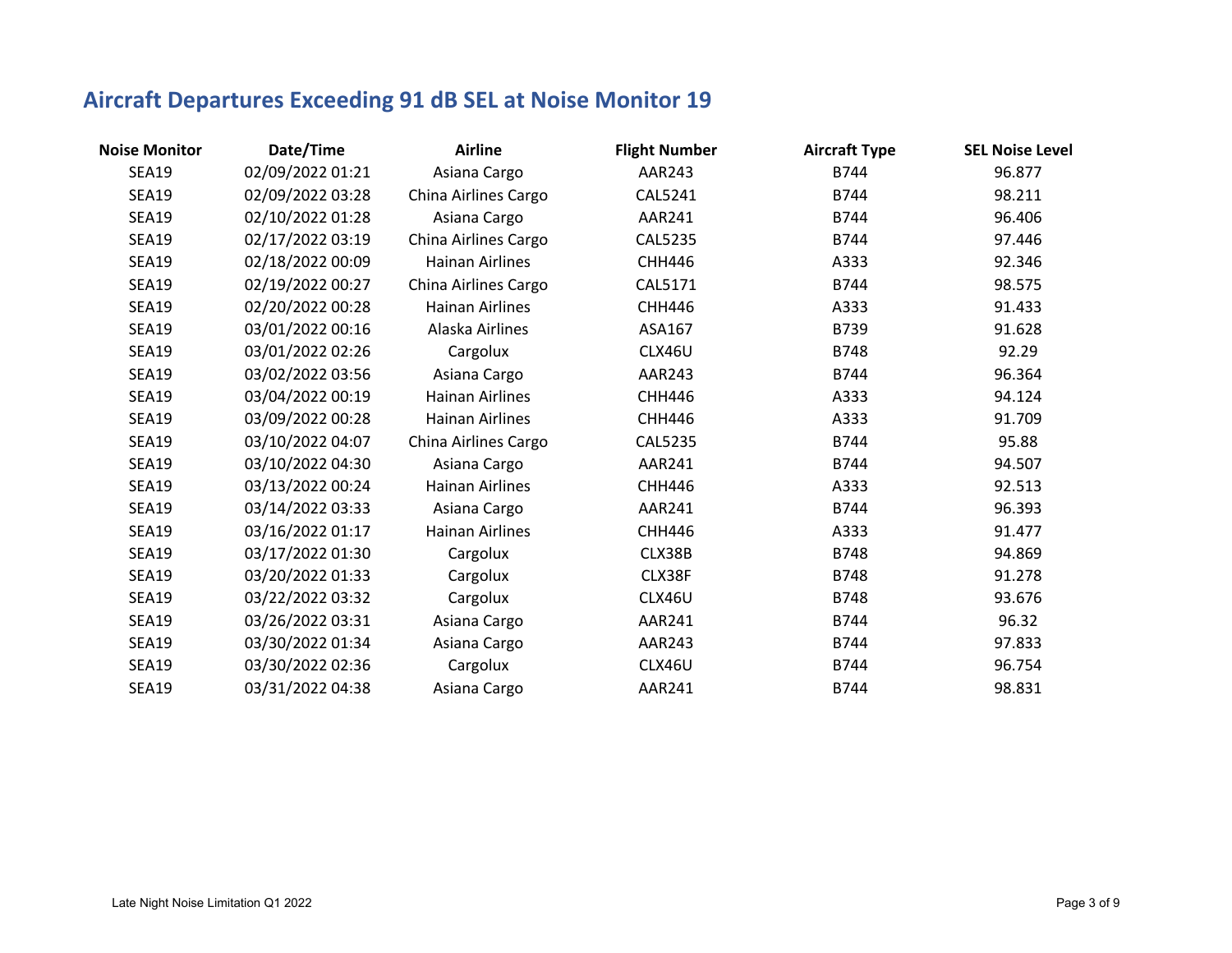| <b>Noise Monitor</b> | Date/Time        | <b>Airline</b>       | <b>Flight Number</b> | <b>Aircraft Type</b> | <b>SEL Noise Level</b> |
|----------------------|------------------|----------------------|----------------------|----------------------|------------------------|
| <b>SEA12</b>         | 01/03/2022 00:24 | Air Transport Intl'  | ATN3569              | B763                 | 90.196                 |
| SEA12                | 01/03/2022 00:45 | Delta Air Lines      | <b>DAL460</b>        | B764                 | 89.953                 |
| <b>SEA12</b>         | 01/03/2022 01:01 | <b>FedEx Express</b> | FDX709               | <b>B77L</b>          | 88.899                 |
| <b>SEA12</b>         | 01/03/2022 02:35 | <b>FedEx Express</b> | <b>FDX397</b>        | MD11                 | 89.643                 |
| SEA12                | 01/03/2022 03:17 | Air Transport Intl'  | ATN3401              | B763                 | 88.232                 |
| <b>SEA12</b>         | 01/03/2022 04:36 | <b>ABX Air</b>       | ABX904               | B762                 | 88.591                 |
| <b>SEA12</b>         | 01/04/2022 00:26 | Delta Air Lines      | <b>DAL460</b>        | B764                 | 89.972                 |
| SEA12                | 01/04/2022 00:31 | Air Transport Intl'  | ATN3569              | B763                 | 89.568                 |
| <b>SEA12</b>         | 01/04/2022 00:44 | China Airlines Cargo | CAL5241              | B744                 | 89.63                  |
| <b>SEA12</b>         | 01/04/2022 03:44 | China Cargo Airlines | <b>CKK227</b>        | <b>B77L</b>          | 88.545                 |
| SEA12                | 01/04/2022 04:40 | <b>FedEx Express</b> | FDX1885              | MD11                 | 91.99                  |
| <b>SEA12</b>         | 01/05/2022 04:08 | China Airlines Cargo | <b>CAL5235</b>       | B744                 | 89.431                 |
| <b>SEA12</b>         | 01/06/2022 02:28 | Omni Air             | OAE8711              | B763                 | 93.311                 |
| <b>SEA12</b>         | 01/06/2022 04:44 | China Cargo Airlines | <b>CKK227</b>        | <b>B77L</b>          | 88.182                 |
| <b>SEA12</b>         | 01/07/2022 04:19 | Korean Air Cargo     | <b>KAL233</b>        | B748                 | 88.807                 |
| <b>SEA12</b>         | 01/07/2022 04:23 | <b>FedEx Express</b> | FDX1885              | MD11                 | 91.475                 |
| <b>SEA12</b>         | 01/07/2022 04:26 | Delta Air Lines      | <b>DAL429</b>        | B763                 | 89.288                 |
| <b>SEA12</b>         | 01/08/2022 00:31 | Air Transport Intl'  | ATN3569              | B763                 | 88.861                 |
| SEA12                | 01/08/2022 04:48 | <b>FedEx Express</b> | FDX1885              | MD11                 | 91.098                 |
| SEA12                | 01/09/2022 04:04 | China Cargo Airlines | <b>CKK227</b>        | <b>B77L</b>          | 88.428                 |
| SEA12                | 01/11/2022 00:23 | Air Transport Intl'  | ATN3569              | B763                 | 89.987                 |
| <b>SEA12</b>         | 01/11/2022 02:38 | Air Transport Intl'  | ATN3401              | B763                 | 89.75                  |
| SEA12                | 01/11/2022 04:53 | <b>FedEx Express</b> | FDX1885              | MD11                 | 94.613                 |
| <b>SEA12</b>         | 01/12/2022 03:22 | Omni Air             | OAE8534              | B763                 | 88.401                 |
| <b>SEA12</b>         | 01/12/2022 04:28 | China Cargo Airlines | <b>CKK227</b>        | <b>B77L</b>          | 88.337                 |
| <b>SEA12</b>         | 01/13/2022 03:47 | China Cargo Airlines | <b>CKK227</b>        | <b>B77L</b>          | 88.225                 |
| <b>SEA12</b>         | 01/13/2022 03:49 | Asiana Cargo         | <b>AAR242</b>        | B744                 | 89.577                 |
| SEA12                | 01/14/2022 03:01 | Korean Air Cargo     | <b>KAL233</b>        | B748                 | 88.63                  |
| SEA12                | 01/14/2022 04:34 | <b>FedEx Express</b> | FDX1885              | MD11                 | 92.046                 |
| SEA12                | 01/15/2022 04:07 | <b>FedEx Express</b> | FDX1885              | <b>MD11</b>          | 89.732                 |
| <b>SEA12</b>         | 01/17/2022 04:32 | Air Transport Intl'  | ATN3401              | B763                 | 90.561                 |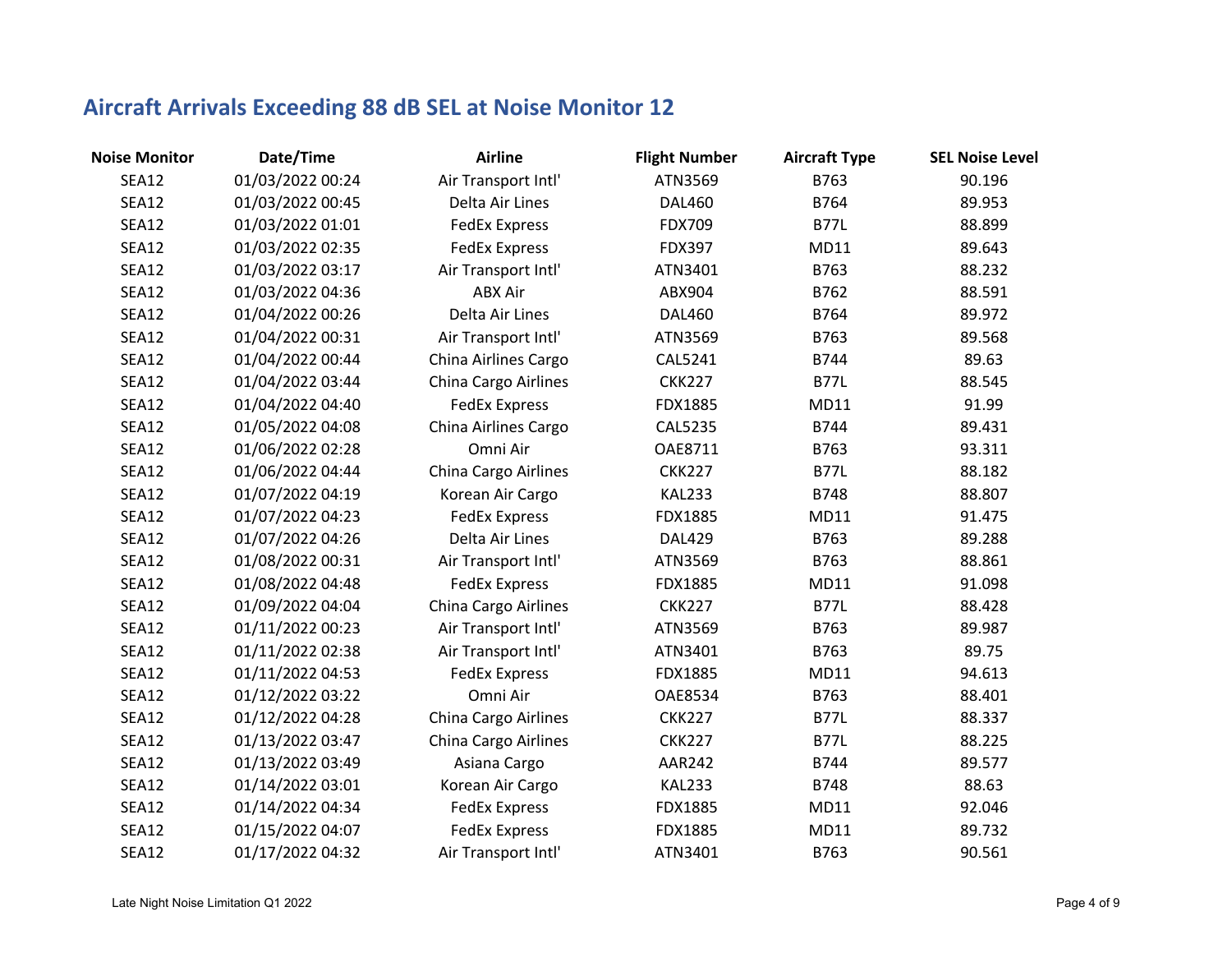| <b>Noise Monitor</b> | Date/Time        | <b>Airline</b>       | <b>Flight Number</b> | <b>Aircraft Type</b> | <b>SEL Noise Level</b> |
|----------------------|------------------|----------------------|----------------------|----------------------|------------------------|
| <b>SEA12</b>         | 01/18/2022 00:16 | Air Transport Intl'  | ATN3569              | B763                 | 92.354                 |
| SEA12                | 01/18/2022 02:37 | Air Transport Intl'  | ATN3401              | B763                 | 90.359                 |
| <b>SEA12</b>         | 01/18/2022 02:55 | Korean Air Cargo     | <b>KAL233</b>        | B748                 | 88.46                  |
| <b>SEA12</b>         | 01/18/2022 04:02 | <b>FedEx Express</b> | FDX1885              | MD11                 | 89.173                 |
| SEA12                | 01/18/2022 04:36 | Alaska Airlines      | ASA110               | B739                 | 90.335                 |
| <b>SEA12</b>         | 01/19/2022 04:21 | <b>FedEx Express</b> | FDX1885              | MD11                 | 88.834                 |
| <b>SEA12</b>         | 01/20/2022 00:11 | Air Transport Intl'  | ATN3569              | B763                 | 88.359                 |
| SEA12                | 01/20/2022 02:28 | Air Transport Intl'  | ATN3401              | B763                 | 88.041                 |
| <b>SEA12</b>         | 01/20/2022 03:34 | China Cargo Airlines | <b>CKK227</b>        | <b>B77L</b>          | 90.165                 |
| <b>SEA12</b>         | 01/20/2022 04:31 | <b>FedEx Express</b> | FDX1885              | MD11                 | 92.226                 |
| <b>SEA12</b>         | 01/21/2022 03:23 | Korean Air Cargo     | <b>KAL233</b>        | B748                 | 88.032                 |
| SEA12                | 01/21/2022 04:14 | China Cargo Airlines | <b>CKK227</b>        | <b>B77L</b>          | 88.739                 |
| SEA12                | 01/21/2022 04:26 | <b>FedEx Express</b> | FDX1885              | MD11                 | 89.99                  |
| <b>SEA12</b>         | 01/22/2022 04:14 | <b>FedEx Express</b> | FDX1885              | MD11                 | 88.618                 |
| <b>SEA12</b>         | 01/25/2022 04:19 | <b>FedEx Express</b> | FDX1885              | <b>MD11</b>          | 88.06                  |
| <b>SEA12</b>         | 01/27/2022 03:55 | <b>FedEx Express</b> | FDX1885              | MD11                 | 88.047                 |
| <b>SEA12</b>         | 01/30/2022 03:21 | Cargolux             | CLX38F               | B744                 | 91.291                 |
| SEA12                | 02/04/2022 04:04 | <b>FedEx Express</b> | FDX1885              | MD11                 | 91.041                 |
| SEA12                | 02/05/2022 01:53 | Asiana Cargo         | AAR242               | B744                 | 90.017                 |
| <b>SEA12</b>         | 02/05/2022 04:40 | <b>FedEx Express</b> | FDX1885              | MD11                 | 89.462                 |
| <b>SEA12</b>         | 02/07/2022 03:22 | China Cargo Airlines | <b>CKK227</b>        | <b>B77L</b>          | 89.971                 |
| <b>SEA12</b>         | 02/09/2022 03:45 | China Cargo Airlines | <b>CKK227</b>        | <b>B77L</b>          | 88.397                 |
| <b>SEA12</b>         | 02/14/2022 03:35 | China Cargo Airlines | <b>CKK227</b>        | <b>B77L</b>          | 89.847                 |
| <b>SEA12</b>         | 02/15/2022 03:38 | China Cargo Airlines | <b>CKK227</b>        | <b>B77L</b>          | 88.667                 |
| <b>SEA12</b>         | 02/15/2022 04:35 | <b>FedEx Express</b> | FDX1885              | MD11                 | 89.377                 |
| <b>SEA12</b>         | 02/16/2022 04:01 | <b>FedEx Express</b> | FDX1885              | MD11                 | 90.24                  |
| <b>SEA12</b>         | 02/18/2022 03:52 | <b>FedEx Express</b> | FDX1885              | MD11                 | 90.08                  |
| SEA12                | 02/18/2022 04:08 | China Cargo Airlines | <b>CKK227</b>        | <b>B77L</b>          | 88.196                 |
| SEA12                | 02/19/2022 03:48 | <b>FedEx Express</b> | FDX1885              | MD11                 | 89.168                 |
| SEA12                | 02/20/2022 00:17 | Air Transport Intl'  | ATN3569              | B763                 | 88.983                 |
| <b>SEA12</b>         | 02/24/2022 03:03 | China Cargo Airlines | <b>CKK227</b>        | <b>B77L</b>          | 88.5                   |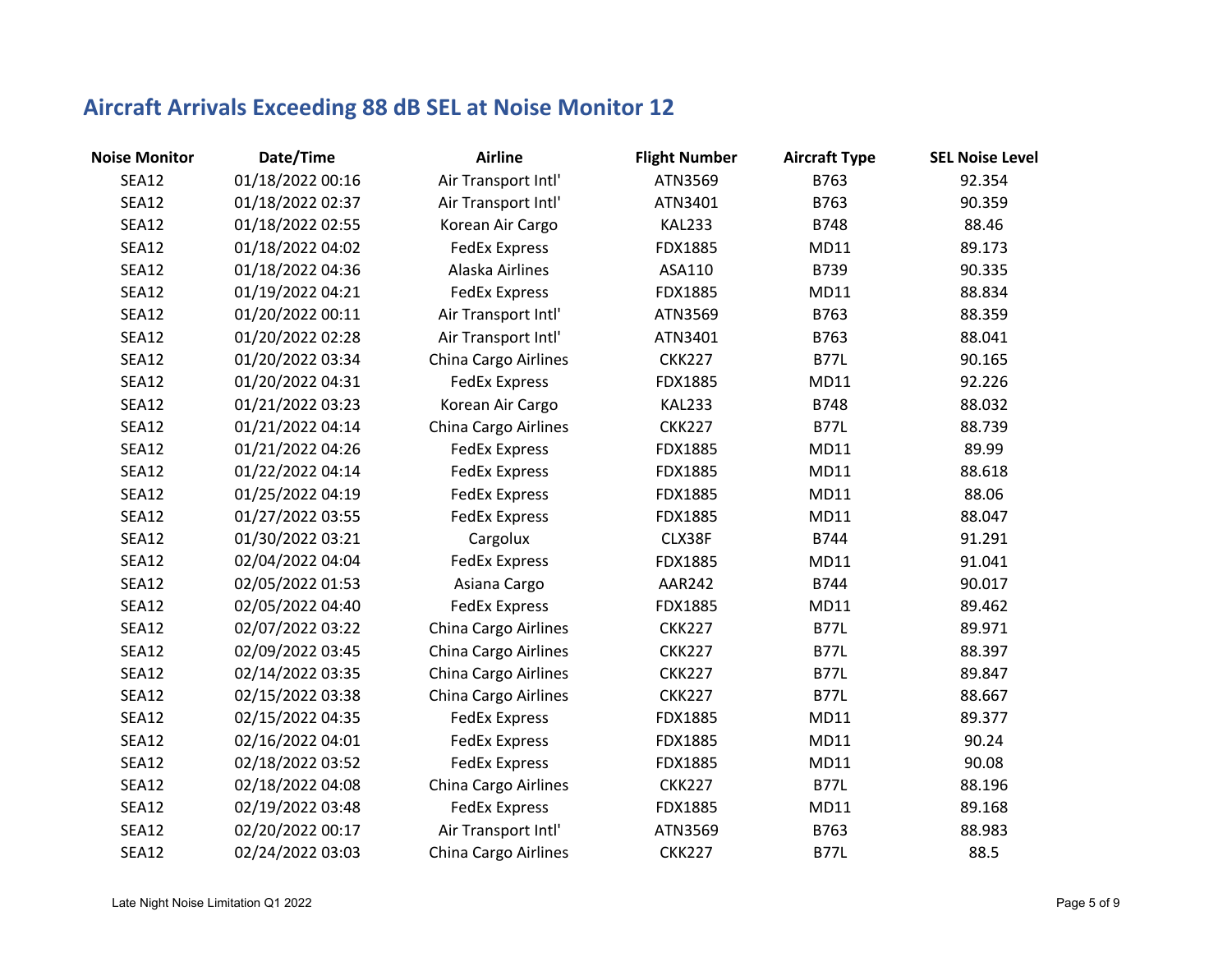| <b>Noise Monitor</b> | Date/Time        | <b>Airline</b>       | <b>Flight Number</b> | <b>Aircraft Type</b> | <b>SEL Noise Level</b> |
|----------------------|------------------|----------------------|----------------------|----------------------|------------------------|
| <b>SEA12</b>         | 02/24/2022 04:01 | <b>FedEx Express</b> | FDX1885              | MD11                 | 88.088                 |
| <b>SEA12</b>         | 02/27/2022 03:34 | China Cargo Airlines | <b>CKK227</b>        | <b>B77L</b>          | 90.483                 |
| <b>SEA12</b>         | 02/27/2022 04:21 | <b>FedEx Express</b> | <b>FDX710</b>        | MD11                 | 89.433                 |
| <b>SEA12</b>         | 02/28/2022 00:03 | Air Transport Intl'  | ATN3569              | B763                 | 88.278                 |
| <b>SEA12</b>         | 02/28/2022 02:23 | Air Transport Intl'  | ATN3401              | B763                 | 88.56                  |
| <b>SEA12</b>         | 02/28/2022 03:31 | China Cargo Airlines | <b>CKK227</b>        | <b>B77L</b>          | 90.326                 |
| <b>SEA12</b>         | 03/01/2022 00:06 | Air Transport Intl'  | ATN3569              | B763                 | 91.408                 |
| SEA12                | 03/01/2022 03:50 | <b>FedEx Express</b> | FDX1885              | MD11                 | 89.736                 |
| <b>SEA12</b>         | 03/02/2022 01:27 | Asiana Cargo         | AAR244               | B744                 | 91.354                 |
| <b>SEA12</b>         | 03/02/2022 03:20 | China Cargo Airlines | <b>CKK227</b>        | <b>B77L</b>          | 88.226                 |
| <b>SEA12</b>         | 03/02/2022 03:58 | <b>FedEx Express</b> | FDX1885              | MD11                 | 89.224                 |
| SEA12                | 03/03/2022 03:35 | <b>FedEx Express</b> | FDX1885              | MD11                 | 88.968                 |
| SEA12                | 03/07/2022 04:31 | Asiana Cargo         | AAR242               | B744                 | 94.332                 |
| SEA12                | 03/08/2022 03:17 | Korean Air Cargo     | <b>KAL233</b>        | B744                 | 90.031                 |
| <b>SEA12</b>         | 03/08/2022 03:51 | <b>FedEx Express</b> | FDX1885              | <b>MD11</b>          | 90.937                 |
| <b>SEA12</b>         | 03/08/2022 04:00 | China Cargo Airlines | <b>CKK227</b>        | <b>B77L</b>          | 89.035                 |
| <b>SEA12</b>         | 03/09/2022 03:57 | <b>FedEx Express</b> | FDX1885              | <b>MD11</b>          | 90.26                  |
| SEA12                | 03/10/2022 03:46 | <b>FedEx Express</b> | FDX1885              | MD11                 | 88.843                 |
| <b>SEA12</b>         | 03/11/2022 03:55 | <b>FedEx Express</b> | FDX1885              | MD11                 | 89.531                 |
| <b>SEA12</b>         | 03/12/2022 03:49 | <b>FedEx Express</b> | FDX1885              | MD11                 | 88.384                 |
| <b>SEA12</b>         | 03/13/2022 00:09 | Air Transport Intl'  | ATN3569              | B763                 | 88.452                 |
| <b>SEA12</b>         | 03/13/2022 04:07 | <b>FedEx Express</b> | FDX710               | MD11                 | 90.911                 |
| <b>SEA12</b>         | 03/13/2022 04:32 | Air Transport Intl'  | ATN3401              | B763                 | 88.454                 |
| <b>SEA12</b>         | 03/13/2022 04:59 | China Cargo Airlines | <b>CKK227</b>        | <b>B77L</b>          | 89.763                 |
| <b>SEA12</b>         | 03/14/2022 01:39 | Asiana Cargo         | <b>AAR242</b>        | B744                 | 89.064                 |
| <b>SEA12</b>         | 03/14/2022 04:58 | China Cargo Airlines | <b>CKK227</b>        | <b>B77L</b>          | 89.027                 |
| <b>SEA12</b>         | 03/15/2022 00:17 | Air Transport Intl'  | ATN3569              | B763                 | 90.653                 |
| SEA12                | 03/15/2022 00:36 | Southwest Airlines   | SWA3608              | B738                 | 88.484                 |
| SEA12                | 03/15/2022 02:22 | Air Transport Intl'  | ATN3401              | B763                 | 88.124                 |
| <b>SEA12</b>         | 03/15/2022 03:45 | <b>FedEx Express</b> | FDX1885              | MD11                 | 90.799                 |
| <b>SEA12</b>         | 03/15/2022 03:54 | Korean Air Cargo     | <b>KAL233</b>        | <b>B748</b>          | 89.193                 |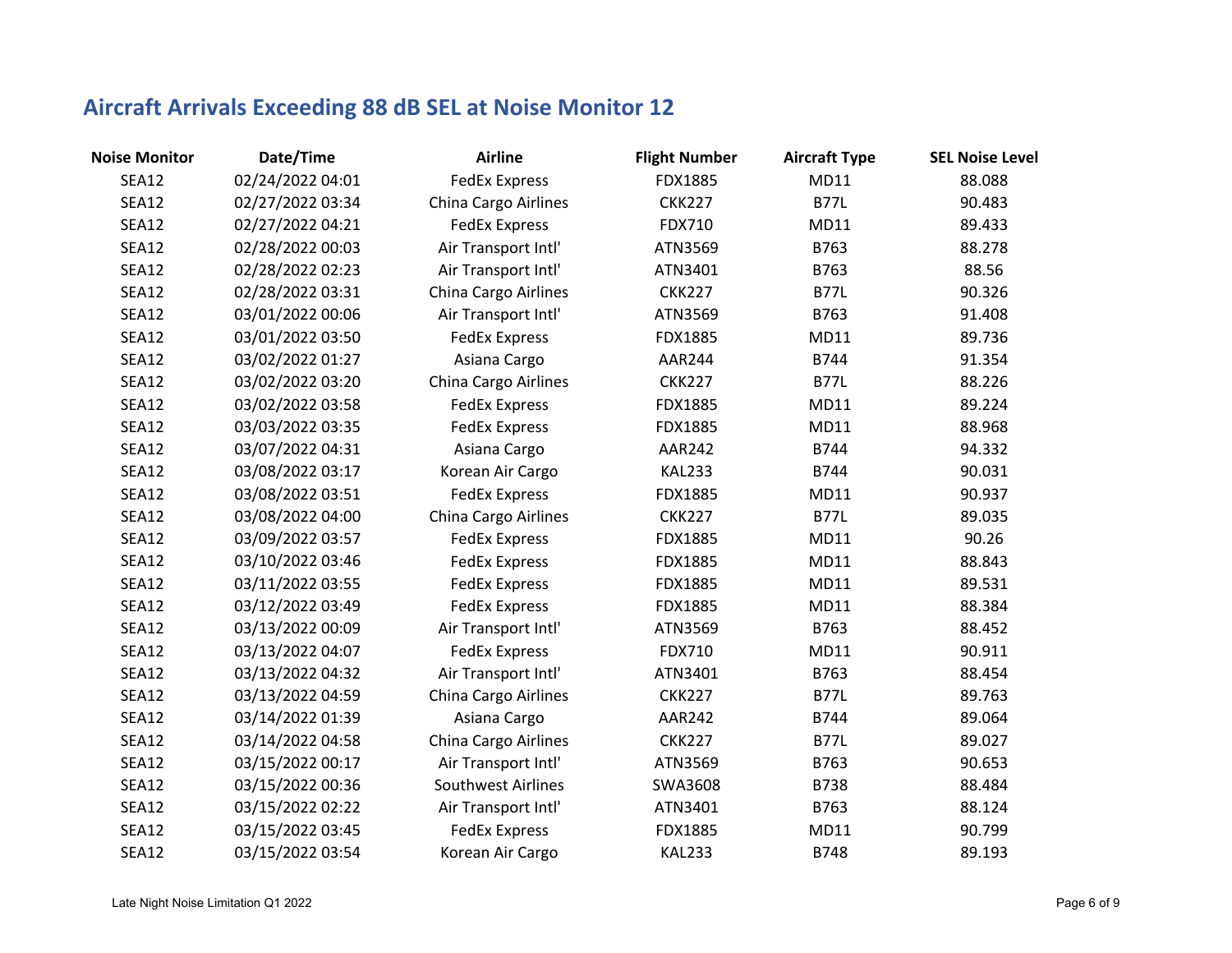| <b>Noise Monitor</b> | Date/Time        | <b>Airline</b>              | <b>Flight Number</b> | <b>Aircraft Type</b> | <b>SEL Noise Level</b> |
|----------------------|------------------|-----------------------------|----------------------|----------------------|------------------------|
| <b>SEA12</b>         | 03/15/2022 04:57 | Alaska Airlines             | ASA110               | B739                 | 89.039                 |
| <b>SEA12</b>         | 03/16/2022 02:12 | Air Transport Intl'         | ATN3401              | B763                 | 89.661                 |
| <b>SEA12</b>         | 03/16/2022 03:47 | <b>FedEx Express</b>        | FDX1885              | MD11                 | 89.556                 |
| <b>SEA12</b>         | 03/17/2022 04:50 | <b>China Cargo Airlines</b> | <b>CKK227</b>        | <b>B77L</b>          | 88.419                 |
| <b>SEA12</b>         | 03/18/2022 03:42 | <b>FedEx Express</b>        | FDX1885              | MD11                 | 90.791                 |
| <b>SEA12</b>         | 03/18/2022 03:47 | Korean Air Cargo            | <b>KAL233</b>        | B748                 | 88.906                 |
| <b>SEA12</b>         | 03/18/2022 04:49 | China Cargo Airlines        | <b>CKK227</b>        | <b>B77L</b>          | 89.645                 |
| <b>SEA12</b>         | 03/18/2022 04:58 | China Airlines Cargo        | CAL5241              | B744                 | 88.791                 |
| <b>SEA12</b>         | 03/19/2022 03:46 | <b>FedEx Express</b>        | FDX1885              | MD11                 | 90.734                 |
| <b>SEA12</b>         | 03/19/2022 04:28 | China Cargo Airlines        | <b>CKK227</b>        | <b>B77L</b>          | 91.035                 |
| <b>SEA12</b>         | 03/20/2022 00:11 | Aerologic                   | <b>BOX489</b>        | <b>B77L</b>          | 88.213                 |
| <b>SEA12</b>         | 03/20/2022 04:01 | <b>FedEx Express</b>        | FDX710               | MD11                 | 88.838                 |
| <b>SEA12</b>         | 03/20/2022 04:19 | China Cargo Airlines        | <b>CKK227</b>        | <b>B77L</b>          | 88.636                 |
| <b>SEA12</b>         | 03/21/2022 04:28 | China Cargo Airlines        | <b>CKK227</b>        | <b>B77L</b>          | 89.235                 |
| <b>SEA12</b>         | 03/21/2022 04:38 | Kalitta Air                 | <b>CKS804</b>        | B763                 | 89.006                 |
| <b>SEA12</b>         | 03/22/2022 00:21 | Air Transport Intl'         | ATN3569              | B763                 | 88.617                 |
| <b>SEA12</b>         | 03/22/2022 00:42 | Cargolux                    | CLX46U               | B748                 | 88.479                 |
| <b>SEA12</b>         | 03/22/2022 03:23 | Korean Air Cargo            | <b>KAL233</b>        | B748                 | 88.051                 |
| <b>SEA12</b>         | 03/22/2022 03:58 | <b>FedEx Express</b>        | FDX1885              | MD11                 | 92.566                 |
| <b>SEA12</b>         | 03/23/2022 03:49 | <b>FedEx Express</b>        | FDX1885              | MD11                 | 90.708                 |
| <b>SEA12</b>         | 03/24/2022 03:53 | <b>FedEx Express</b>        | FDX1885              | MD11                 | 90.641                 |
| <b>SEA12</b>         | 03/25/2022 03:46 | <b>FedEx Express</b>        | FDX1885              | MD11                 | 92.412                 |
| <b>SEA12</b>         | 03/26/2022 01:11 | Asiana Cargo                | <b>AAR242</b>        | B744                 | 88.777                 |
| <b>SEA12</b>         | 03/26/2022 03:48 | <b>FedEx Express</b>        | FDX1885              | <b>MD11</b>          | 91.921                 |
| <b>SEA12</b>         | 03/28/2022 04:00 | Asiana Cargo                | <b>AAR242</b>        | B744                 | 90.399                 |
| <b>SEA12</b>         | 03/30/2022 01:49 | Air Transport Intl'         | ATN3401              | B763                 | 88.413                 |
| <b>SEA12</b>         | 03/30/2022 03:59 | <b>FedEx Express</b>        | FDX1885              | MD11                 | 90.322                 |
| <b>SEA12</b>         | 03/31/2022 01:57 | Asiana Cargo                | <b>AAR242</b>        | B744                 | 90.994                 |
| <b>SEA12</b>         | 03/31/2022 04:04 | <b>FedEx Express</b>        | FDX1885              | <b>MD11</b>          | 88.348                 |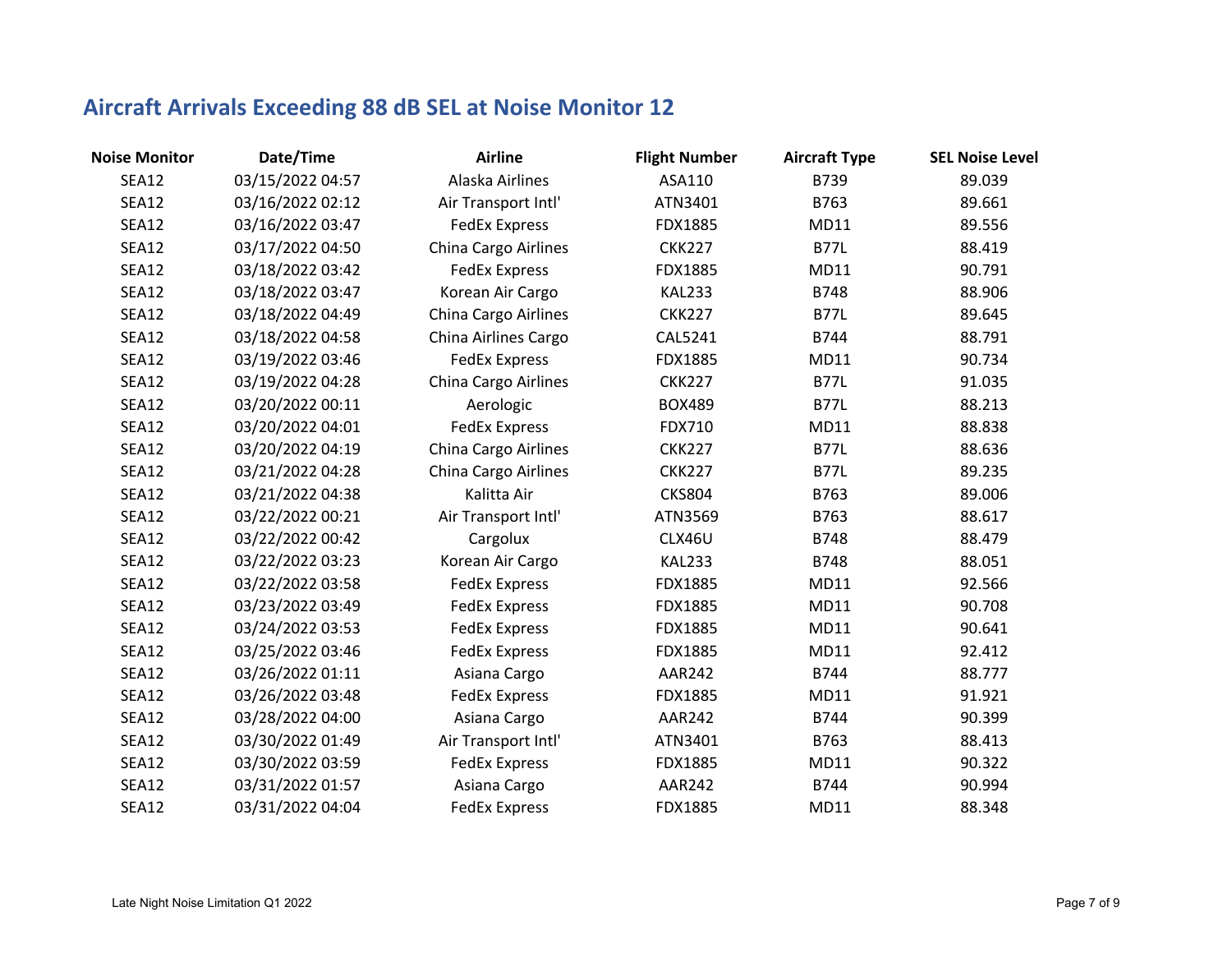| <b>Noise Monitor</b> | Date/Time        | <b>Airline</b>       | <b>Flight Number</b> | <b>Aircraft Type</b> | <b>SEL Noise Level</b> |
|----------------------|------------------|----------------------|----------------------|----------------------|------------------------|
| <b>SEA13</b>         | 01/03/2022 00:31 | Delta Air Lines      | <b>DAL661</b>        | B739                 | 82.702                 |
| <b>SEA13</b>         | 01/07/2022 00:19 | Air Transport Intl'  | ATN3569              | B763                 | 84.289                 |
| <b>SEA13</b>         | 01/07/2022 04:33 | Alaska Airlines      | ASA21                | B739                 | 82.41                  |
| <b>SEA13</b>         | 01/08/2022 01:49 | China Airlines Cargo | CAL5171              | B744                 | 83.57                  |
| <b>SEA13</b>         | 01/08/2022 01:56 | Asiana Cargo         | <b>AAR242</b>        | B744                 | 88.359                 |
| <b>SEA13</b>         | 01/10/2022 04:35 | Asiana Cargo         | <b>AAR242</b>        | B744                 | 85.084                 |
| <b>SEA13</b>         | 01/11/2022 02:49 | Korean Air Cargo     | <b>KAL233</b>        | B744                 | 84.182                 |
| <b>SEA13</b>         | 01/24/2022 03:15 | Asiana Cargo         | AAR242D              | B744                 | 84.202                 |
| <b>SEA13</b>         | 01/31/2022 00:02 | <b>FedEx Express</b> | FDX3034              | <b>MD11</b>          | 85.59                  |
| <b>SEA13</b>         | 01/31/2022 00:04 | Alaska Airlines      | ASA705               | B739                 | 82.525                 |
| <b>SEA13</b>         | 01/31/2022 00:20 | Air Transport Intl'  | ATN3569              | B763                 | 85.154                 |
| <b>SEA13</b>         | 01/31/2022 04:37 | Delta Air Lines      | <b>DAL429</b>        | B763                 | 82.21                  |
| <b>SEA13</b>         | 01/31/2022 04:48 | <b>ABX Air</b>       | ABX904               | B762                 | 82.502                 |
| <b>SEA13</b>         | 02/01/2022 00:16 | Air Transport Intl'  | ATN3569              | B763                 | 82.719                 |
| <b>SEA13</b>         | 02/01/2022 02:24 | Air Transport Intl'  | ATN3401              | B763                 | 83.354                 |
| <b>SEA13</b>         | 02/01/2022 04:43 | <b>FedEx Express</b> | FDX1885              | MD11                 | 84.812                 |
| <b>SEA13</b>         | 02/06/2022 04:41 | <b>FedEx Express</b> | <b>FDX710</b>        | <b>MD11</b>          | 85.64                  |
| <b>SEA13</b>         | 02/07/2022 00:03 | Air Transport Intl'  | ATN3569              | B763                 | 82.349                 |
| <b>SEA13</b>         | 02/08/2022 00:27 | Air Transport Intl'  | ATN3569              | B763                 | 82.822                 |
| <b>SEA13</b>         | 02/08/2022 02:32 | Korean Air Cargo     | <b>KAL233</b>        | B748                 | 83.388                 |
| <b>SEA13</b>         | 02/08/2022 03:21 | China Cargo Airlines | <b>CKK227</b>        | <b>B77L</b>          | 83.874                 |
| <b>SEA13</b>         | 02/10/2022 03:53 | <b>FedEx Express</b> | FDX1885              | MD11                 | 83.424                 |
| <b>SEA13</b>         | 03/16/2022 00:01 | Alaska Airlines      | ASA705               | B739                 | 83.139                 |
| <b>SEA13</b>         | 03/28/2022 00:13 | Air Transport Intl'  | ATN3569              | B763                 | 82.474                 |